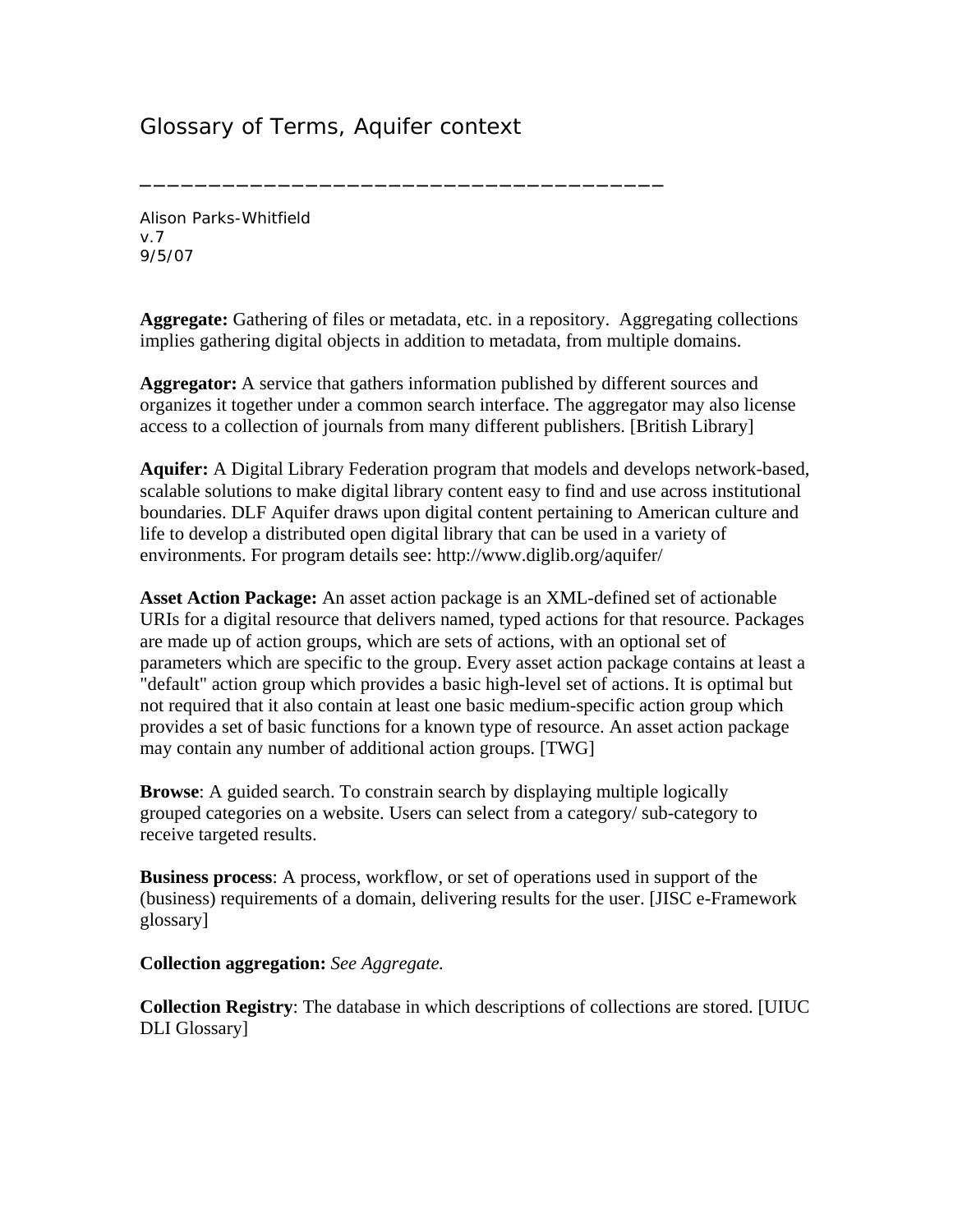**Constraint:** A restriction on behaviour or interaction. Constraints may be imposed for technical, policy, or other reasons, e.g., accessibility, scope, ease of evolution, efficiency, extensibility. [WWW Arch]

**CMS integration:** Providing DLF Aquifer collections and services through a Course Management System such as Sakai or Blackboard.

**Container:** Containers are places in OAI-PMH responses where XML complying with any external schema may be supplied. Containers are provided for extensibility and for community specific enhancements. The OAI Implementation Guidelines lists the existing optional containers and provides links to existing schemas. [Open Archives Forum Glossary]

**Design:** A description (typically represented in a collection of documents in different forms) used by developers as the basis to convert a concept into a software product or service. [JISC e-Framework glossary]

**Document:** Content represented in a defined, known format. [WS Gloss]

**Dublin Core:** *Dublin Core Metadata Element Set* (Dublin Core Metadata Initiative): http://dublincore.org/. A standard set of 15 elements (title, creator, subject, etc.), with optional qualifiers and community-specific extensions. All elements are optional and repeatable within an application profile used to structure data elements into records customized for specific audiences. Dublin Core is used to structure descriptive information about a resource but also to map readily to other descriptive schema, to facilitate sharing information across different metadata schemas and user communities. First developed in the mid-1990s, and originally intended for use in describing web sites and web pages, Dublin Core is now used also for describing physical and digital collections in museums, libraries, archives and other repositories. [Rutgers MIC glossary].

**Enhancement workflow:** Processes that support automated or semi-automated improvement of the metadata associated with a given digital object.

**Federated Search:** Federated searching consists of transforming a **[query](http://en.wikipedia.org/wiki/Query)** and broadcasting it to a group of disparate [databases](http://en.wikipedia.org/wiki/Database) with the appropriate syntax, merging the results collected from the databases, presenting them in a succinct and unified format with minimal duplication, and allowing the library patron to sort the merged result set by various criteria (definition by [Peter Jacso,](http://www2.hawaii.edu/%7Ejacso/) 2004). [Wikipedia].

**Federated Search Tools:** Cross-database search tools that can search multiple catalogs, online databases, search engines, or commercial databases. They can often merge and deduplicate results and provide unified access to a variety of information resources. [dmoz open directory project]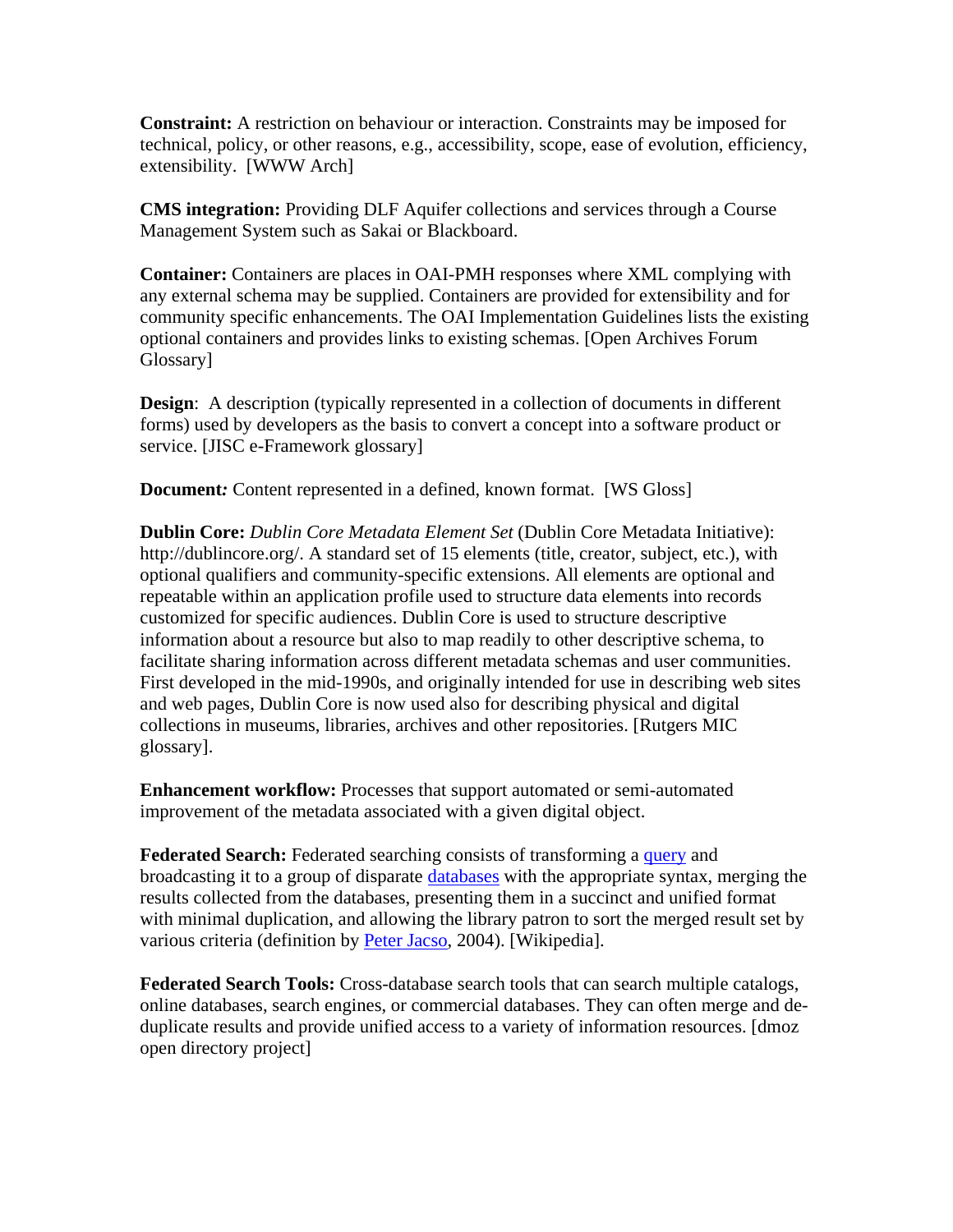**Finding service:** Support for the FRBR <http://www.ifla.org/VII/s13/frbr/frbr3.htm#6>find function: "to **find** entities that correspond to the user's stated search criteria" (i.e., to locate either a single entity or a set of entities in a file or database as the result of a search using an attribute or relationship of the entity). May also support the ability to browse collections for a given object or set of objects or to locate a given collection.

**Framework:** A collection of cooperating *service genres* within a domain. [GoF] A vocabulary of components (e.g., service genre, service expression and service usage model) used to model concepts and behaviours within a domain or to create a particular type of infrastructure (system or environment). Associated with the vocabulary is the grammar or language used to describe how the elements are combined or constrained to create systems and environments. [JISC e-Framework glossary]

**Focused crawling:** Similar to topical crawling. A crawling service that will attempt to locate and download pages on a given topic.

**Gap analysis:** To compare the actual with the potential to accurately visualize areas for improvement.

**Identifier:** An unambiguous name for a resource. [WWW Arch]

**MARC:** The acronym for MAchine-Readable Cataloging. It defines a data format that emerged from a Library of Congress-led initiative that began thirty years ago. It provides the mechanism by which computers exchange, use, and interpret bibliographic information, and its data elements make up the foundation of most library catalogs used today. MARC became USMARC in the 1980s and MARC 21 in the late 1990s... MARC 21 has been mapped to the following metadata standards: MODS, Dublin Core, MARC Character Sets to UCS/Unicode, Digital Geospatial Metadata ... The following metadata standards have been mapped to MARC 21: MODS, Dublin Core, UNIMARC to MARC21, ONIX, Digital Geospatial Metadata to MARC. [MARC Standards home page: http://www.loc.gov/marc/]

**Metadata:** Data about data. …"the sum total of what one can say about any *information object*<sup>1</sup> at any level of aggregation." [Introduction to Metadata (Research at the Getty)].

The word **metadata** can yield varying interpretations depending upon one's vantage point.

## **Metadata Enhancement:** *coming soon.*

**Metadata Remediation:** Correcting or improving the existing metadata. *See Metadata Enhancement.*

**Metadata Schema:** A labeling, tagging or coding system used for recording cataloging information or structuring descriptive records. A metadata schema establishes and defines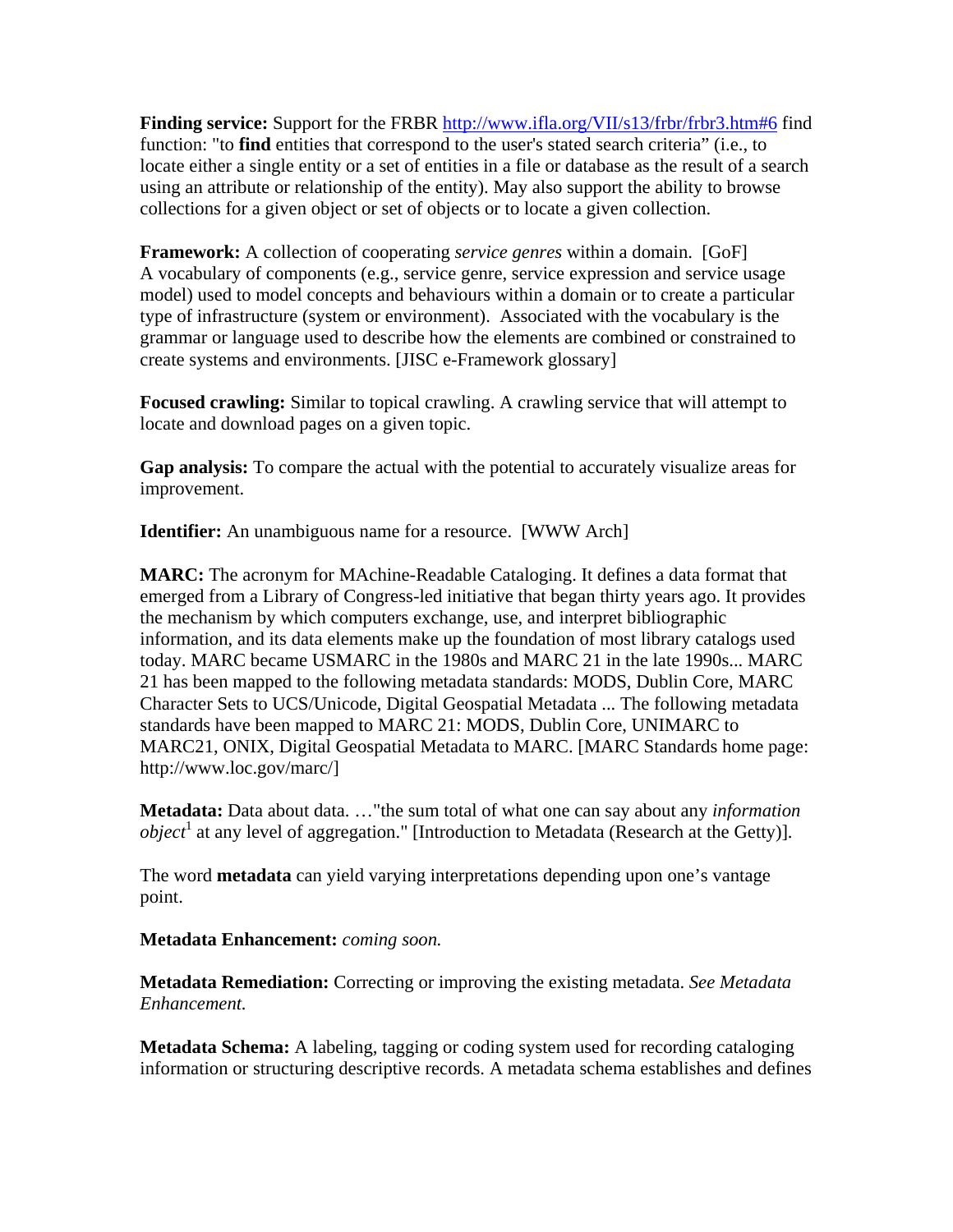data elements and the rules governing the use of data elements to describe a resource. [Rutgers MIC glossary].

**Middleware**: Communications software used to link requestors to providers or to link support software in order to integrate service implementations into an application. [JISC e-Framework glossary]

**MODS:** (Metadata Object Description Schema). MODS is intended to be able to carry selected data from existing MARC 21 records as well as to enable the creation of original resource description records. It includes a subset of MARC fields and uses languagebased tags rather than numeric ones, in some cases regrouping elements from the MARC 21 bibliographic format. MODS is expressed using the XML schema language of the World Wide Web Consortium. The standard is maintained by the Network Development and MARC Standards Office of the Library of Congress with input from users. [ MARC Standards home page: [http://www.loc.gov/marc/\]](http://www.loc.gov/marc/)

**OAI Harvesting**: Open Archives Initiatives allows users to gather metadata. OAI-PMH (Open Archives Initiatives Protocol for Metadata Harvesting) defines a mechanism for data providers to expose their metadata.

**OAIster:** A service which harvests collection data from a large variety of institutions. Data is made available to any interested end user for searching. A product of the University of Michigan Digital Library Production Service. [OAI workshop].

**Open standard:** A standard (*de jure* or *de facto*) or specification, developed collaboratively through an open, consensus-building process, that is platform independent, vendor neutral, extensible, reusable, publicly accessible, and not encumbered by royalties, licenses or constraints on use and implementation. [e-Framework Overview]

**Persistent identifiers**: An Identifier which is associated with the same resource for all time. [IPTC Standards Draft, NewsML 2 Architecture, v.1.0]

**Personas:** The persona technique defines archetypical users, defined by actual user data. While a persona has a fictional name, his or her roles are based on needs, current behavior and goals of an aggregate of actual users. A persona is described in a narrative format that can include name, a photo, goals, attitudes, frustrations, work flow, environment and behavior. A person may have multiple personas.

**Portal:** Tool or set of tools for organized knowledge discovery that assists identification and selection of appropriate target resources; provides federated searching and information retrieval of descriptive metadata from multiple, diverse target resources, including but not limited to commercial or licensed electronic resources, databases, Web pages, and library catalogs; manages access to target resources and portal functionalities for authenticated user communities based on various user classes and roles. [ Excerpted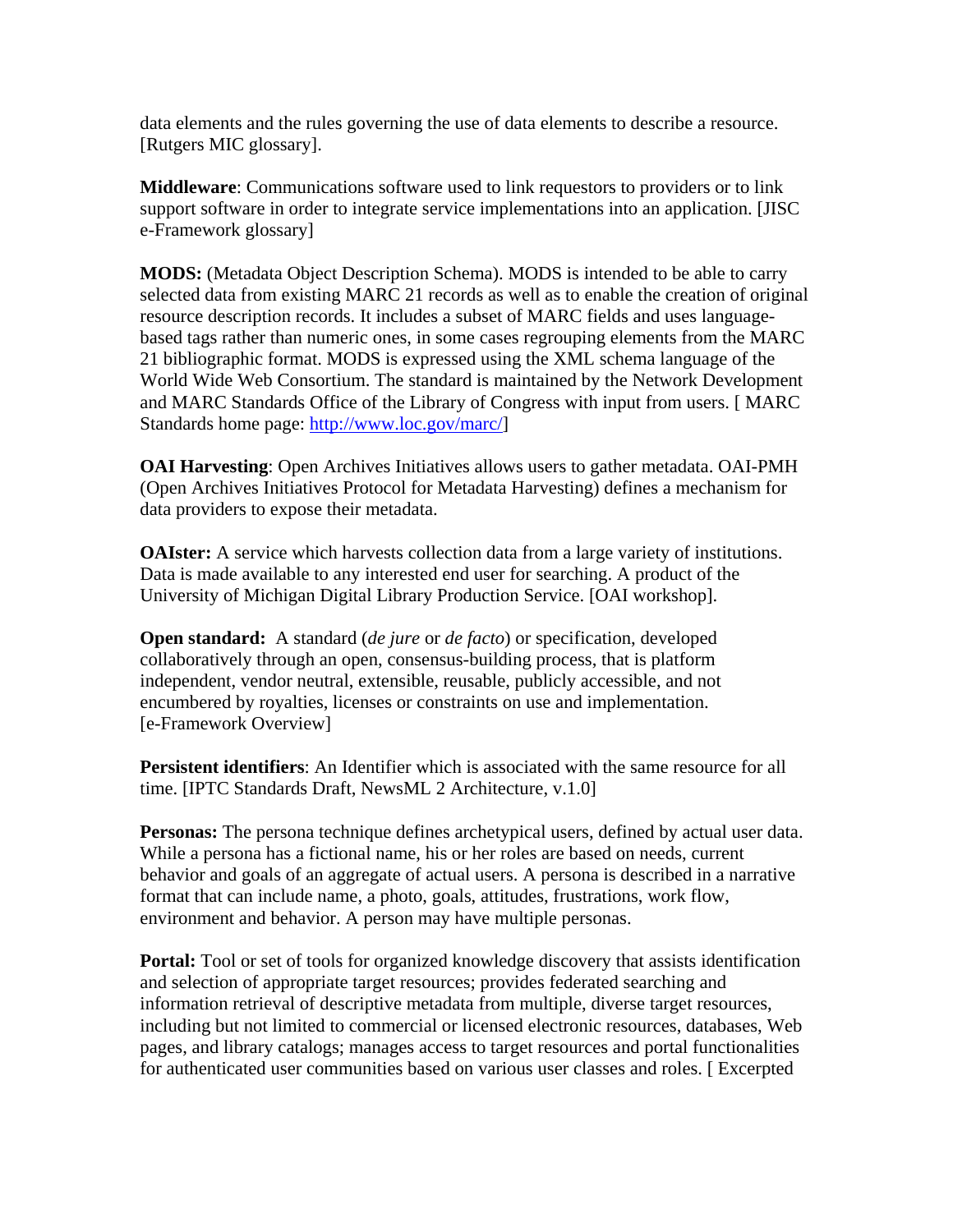from: Library of Congress Portals Applications IssuesGroup [http://www.loc.gov/catdir/lcpaig/introduction.html\]](http://www.loc.gov/catdir/lcpaig/introduction.html)

**Protocol:** A set of formal rules describing how to transmit data, especially across a network. [WS Gloss]

**Recommender systems:** A set of services that supports finding entities that are similar in some way to an entity the user has found or used. Amazon's "recommendations for you" is the most frequently cited example of a recommender system.

**Repository:** A **repository** is a central place where [data](http://en.wikipedia.org/wiki/Data) is stored and maintained. A repository can be a place where multiple [databases](http://en.wikipedia.org/wiki/Database) or [files](http://en.wikipedia.org/wiki/Computer_file) are located for distribution over a network, or a repository can be a location that is directly accessible to the user without having to travel across a network. [Wikipedia]

**Results**: Logic generated matches obtained from a search or browse query performed within a website's databases, then displayed to the user.

**Rights expression language:** A syntax that provides information about how an object can be used, who owns the copyright, if it is in the public domain, etc.

**Rights use cases:** Use cases that demonstrate various scenarios for digital object use. For example, educational use of archival material in the public domain or commercial use of images or audio files that are under copyright protection.

**Search**: To enter a query in an online textbox, submit and receive targeted results from a website's databases.

**Service Genre:** A core e-Framework term referring to a generic or abstract capability expressed in terms of behaviors; the overall concept of a service without regard to how it is converted into an operational capability. A service genre is independent of specific interfaces, technologies and standards. [JISC e-Framework glossary]

**Service toolkit**: A reusable collection of service implementations designed to be used in any application or with any service usage model. A service toolkit is typically distributed with auxiliary software (sample applications, data). [GoF]

**(Software) architecture**: The overall structure of a software system, including software components, the externally visible properties of those components, their behaviours, the relationships among them and the constraints on their use. [Ref Arch, OPF]

Alternate definition: The software architecture of a program or computing system is the structure or structures of the system, which comprise software elements, the externally visible properties of those elements, and the relationships among them.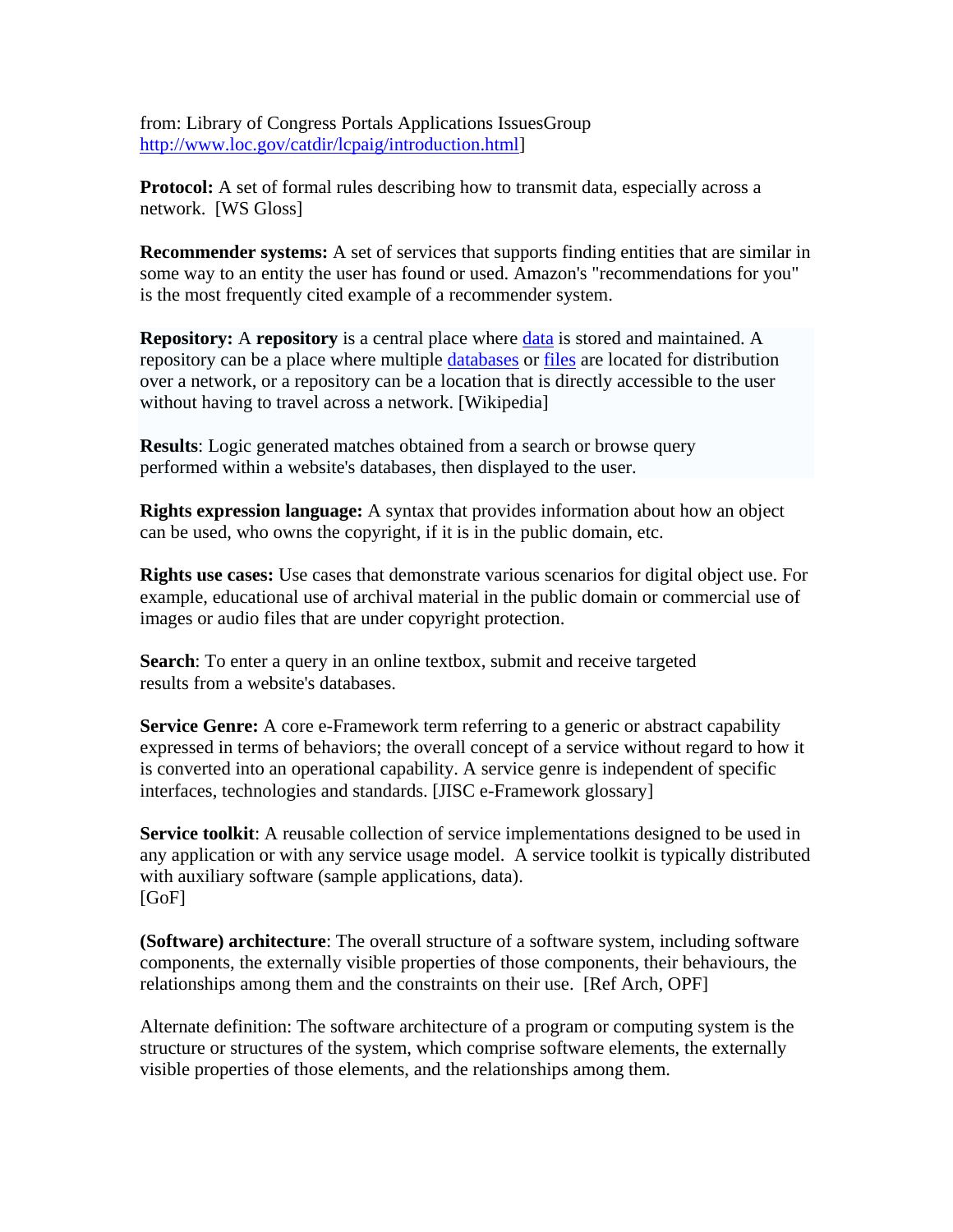"Externally visible" properties refers to those assumptions other elements can make of an element, such as its provided services, performance characteristics, fault handling, shared resource usage, and so on. [From the book *[Software Architecture in Practice \(2nd edition\)](http://www.aw-bc.com/catalog/academic/product/0,4096,0321154959,00.html)*, Bass, Clements, Kazman; Addison-Wesley 2003]

**SRU:** SRU (Search/Retrieve via URL) is a standard search protocol for Internet search queries, utilizing CQL (Common Query Language), a standard query syntax for representing queries. SRW (Search Retrieve Web Service) is a companion protocol to SRU. The Library of Congress serves as the maintenance agency for these standards. [Library of Congress]

**Static Repository:** A Static Repository provides a simple approach for exposing relatively static and small collections of metadata records through the OAI-PMH. The Static Repository approach is targeted at organizations that:

- Have metadata collections ranging in size between 1 and 5000 records;
- Can make static content available through a network-accessible Web server:
- Need a technically simpler implementation strategy compared to acting as an [OAI-PMH Repository](http://www.openarchives.org/OAI/openarchivesprotocol.html#Repository), which requires processing [OAI-PMH requests;](http://www.openarchives.org/OAI/openarchivesprotocol.html#ProtocolMessages)

A Static Repository is an XML file that is made accessible at a persistent HTTP URL. The XML file contains metadata records and repository information. [www.openarchives.org].

**Tools:** Software utilities to facilitate development and testing of software products and services. Tools can also mean software that enables content consumers, and content providers, to perform specific activities, (i.e. the UVA "Collector tool").

**Use cases***:* [OPTIONAL, MANY] SERVICE EXPRESSION CASE. Brief informal descriptions of how the service usage model is used. An illustration of the service usage model within a workflow or overall set of business processes SHOULD be included.

[OPTIONAL, MANY] REFERENCE MODEL CASE. Brief, informal presentations of how the reference model is used. An illustration of the reference model showing an overall set of business processes involving workflow and service genres XOR service expressions, or an illustration of the use within an application or collection of interacting service genres XOR service expressions SHOULD be included. [JISC e-Framework glossary]

**Web service:** A software system designed to support interoperable machine-to-machine interaction over a network. It has an interface described in a machine-processible format (specifically WSDL). Other systems interact with the web service in a manner prescribed by its description using SOAP messages, typically conveyed using HTTP with an XML serialisation in conjunction with other Web-related standards. [WS Arch, WS Gloss]